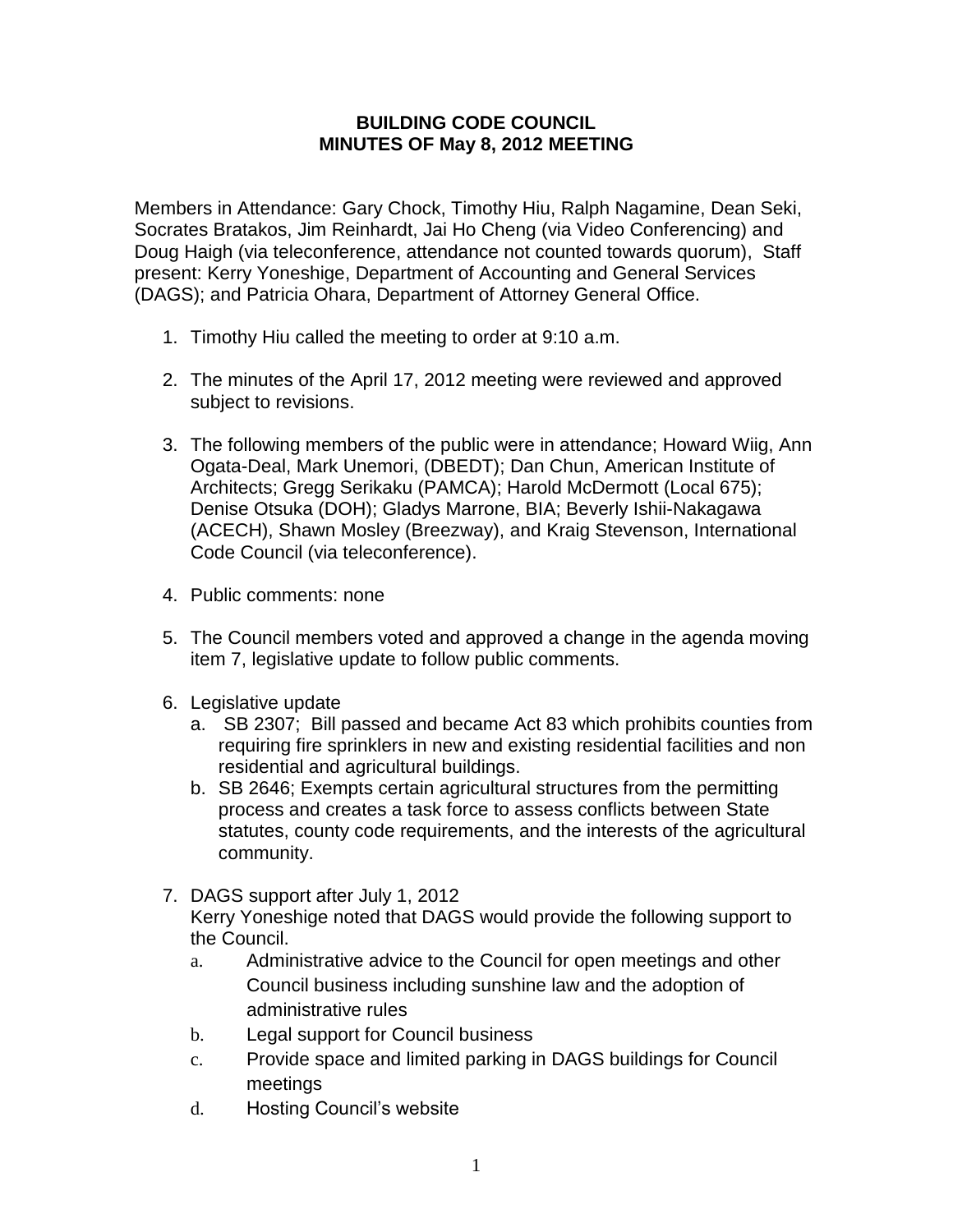e. DAGS and AG staff can be present at Council meetings upon request

Upon further discussion the Council members decided two levels of administrative support required.

- a. Level A; Administrative functions for the Council meetings comprised of the following steps.
	- 1. Preparation of meeting agenda
	- 2. Approval of agenda by Chair
	- 3. Submission of the agenda to the Lieutenant Governor's (LG)office (by fax) six days prior to the meeting date.
	- 4. Posting of the meeting agenda on the LG's electronic calendar.
	- 5. Preparation of meeting minutes
- b. Level B: Overseeing the administrative rules process from preparation of the draft administrative rules to the approval of the final administrative rules by the Governor.

After further discussion, the Council decided that only level A administrative support would be required in next year (from July 1, 2012) to keep the Council operating. Doug Haigh volunteered the HACBO organization resources to take the meeting minutes and Ralph Nagamine volunteered to prepare the agenda. DAGS will provide the letterhead and post the agenda to the LG's electronic calendar. Kerry also noted that the approved agenda can be faxed to the LG's office and no publication in newspapers is necessary.

The discussion then addressed the Council's long term future. Gregg Serikaku proposed a revision to the current Act 82, SLH 2007 (the Act) to revise the Council's mission to address proposed amendments to the model building codes with a time period for the counties to adopt the model code and proposed amendments. Other ideas to revise the model code included the adoption of updated versions of the model codes every other revision date (generally, six years between adoption instead of the current three years). Funding options of the Council's operations was also discussed and the options ranged from funding from the Hurricane Relief Fund to fees from State and county building permits. The Council Chair then established two new investigative committees:

a. Investigative committee to revise the Act: Chair Gary Chock